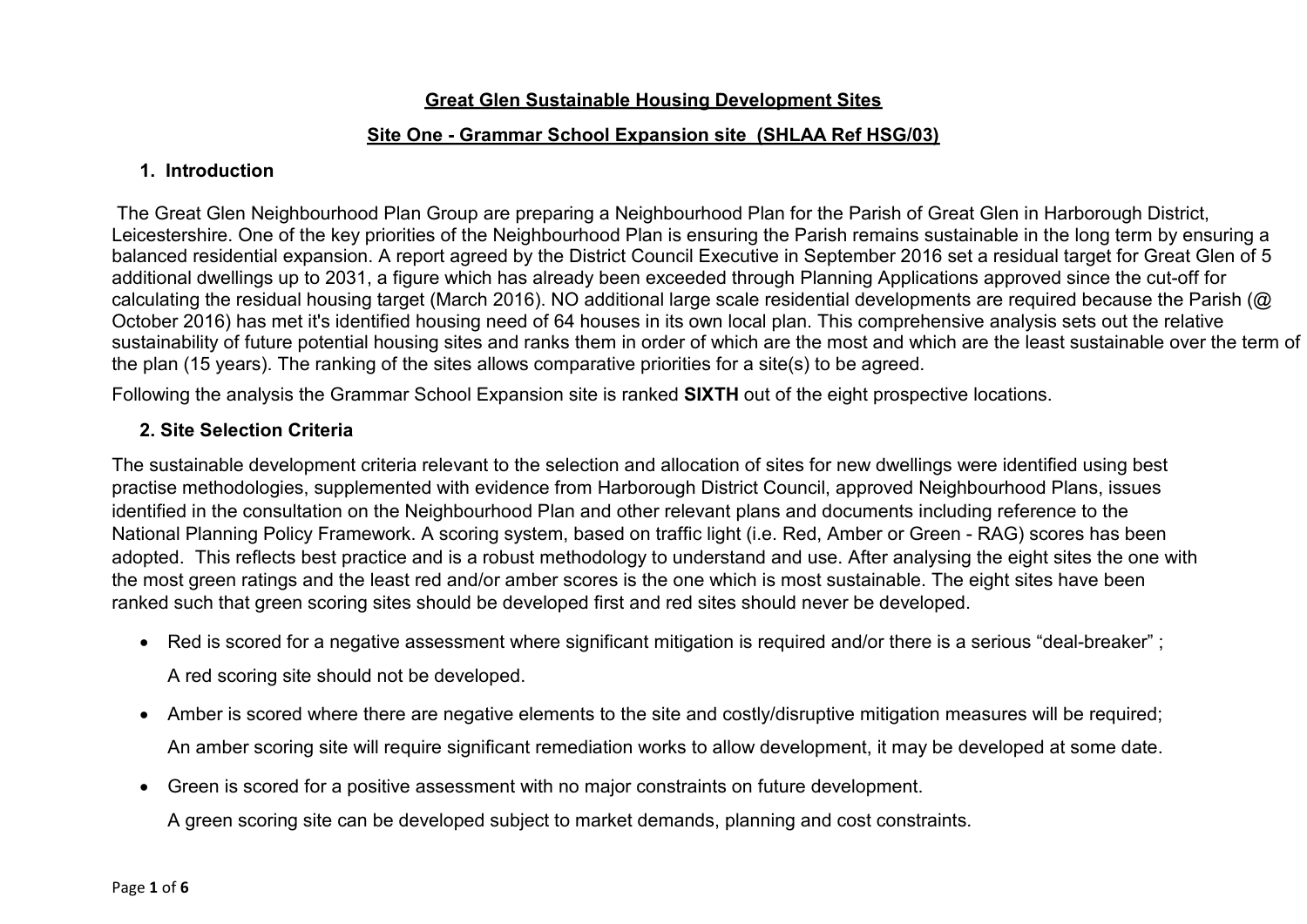| <b>Contact Details</b>  |                                 |                                                  |
|-------------------------|---------------------------------|--------------------------------------------------|
| <b>Name of Assessor</b> | Derek Doran BSc (Hons) MCIH MBA | Tel - 07952 927685 Email - d.doran2@ntlworld.com |
|                         |                                 |                                                  |

| <b>Site - Details</b>   |                                                                        |
|-------------------------|------------------------------------------------------------------------|
| Site reference: (SHLAA) | $A/GG/HSG/03$ Developable in 15 + years (Last years ref was 16+ years) |
| Site name and address:  | <b>Grammar School Expansion Site</b>                                   |

| Site - Sustainability criteria relating to Location, Surroundings & Constraints |                                                                                                                                                                                              |     |
|---------------------------------------------------------------------------------|----------------------------------------------------------------------------------------------------------------------------------------------------------------------------------------------|-----|
| Site capacity: 3 bed houses with<br>garden and in-curtilage parking.            | 350 - 370 dwellings (SHLAA - 393 units).<br>23.3 HA                                                                                                                                          | Red |
|                                                                                 | Agricultural – in current use.                                                                                                                                                               |     |
| <b>Current Use:</b>                                                             | Most of the site is ridge and furrow, this is an excellent example of Medieval strip farming and<br>has a historically important context (although no legal protection against development). | Red |
|                                                                                 | Leicestershire is one of only 11 Counties in England with concentrations of preserved sites of<br>this type, this site in Great Glen is one of the best preserved sites in the Region.       |     |
|                                                                                 | $\blacksquare$                                                                                                                                                                               |     |
| <b>Adjoining Uses:</b>                                                          | Leicester Grammar school is found to the West of the site, future expansion land for this use<br>may be required.                                                                            | Red |
|                                                                                 | Heron Close to the East of the site and all back gardens currently face on to open Countryside<br>so views severely compromised if developed.                                                |     |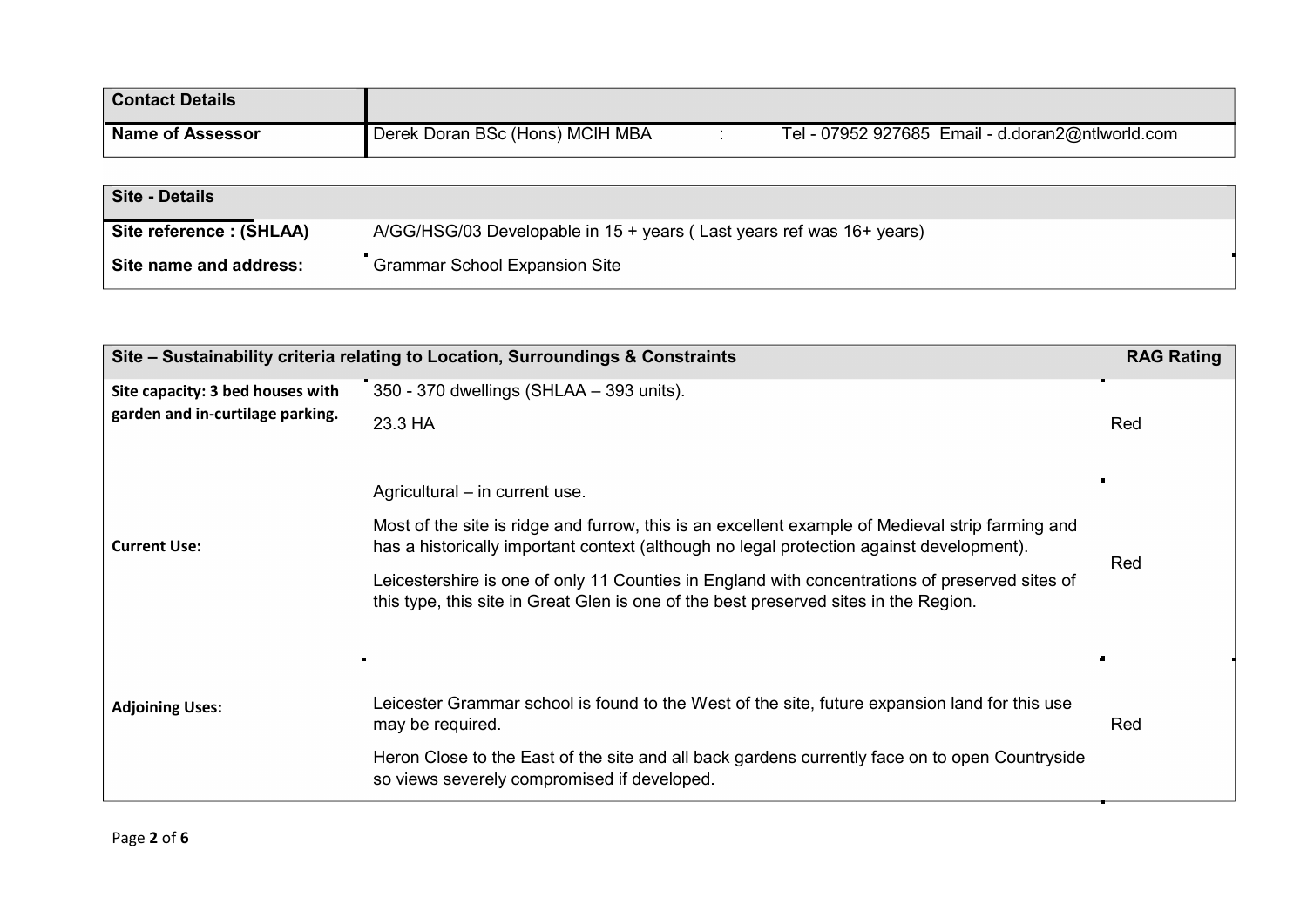| Site - Sustainability criteria relating to Location, Surroundings & Constraints |                                                                                                                                                                                                                                        | <b>RAG Rating</b> |
|---------------------------------------------------------------------------------|----------------------------------------------------------------------------------------------------------------------------------------------------------------------------------------------------------------------------------------|-------------------|
|                                                                                 | Outside of the current village envelope.                                                                                                                                                                                               |                   |
|                                                                                 | New development with planning consent for 41 units to the Southern edge of the site.                                                                                                                                                   |                   |
| Topography:                                                                     | Variable gradients across the site will require substantial remediation.                                                                                                                                                               | Red               |
| <b>Greenfield or Previously</b>                                                 |                                                                                                                                                                                                                                        | $\blacksquare$    |
| <b>Developed Land?</b>                                                          | Greenfield open countryside, currently farmed, mixture of arable and grazing.                                                                                                                                                          | Red               |
| <b>Good Quality Agricultural Land?</b>                                          | The High Leicestershire Landscape Character Area covers this site and ranks it as only having<br>a low to medium capacity to accommodate new development.                                                                              | Red               |
|                                                                                 | Grade 3 – Good to moderate agricultural land, currently being farmed.                                                                                                                                                                  |                   |
| Site availability - Single ownership                                            |                                                                                                                                                                                                                                        |                   |
| or multiple ownership?                                                          | The Duncan family own the land, but potentially a "deal breaking" ransom strip to the Southern<br>edge. No current interest in developing the site.                                                                                    | Red               |
| <b>Landscape Quality?</b>                                                       | The draft Neighbourhood Plan does not define this site as a proposed local green space,<br>but a section of the site appears as a site of environmental significance and should be<br>retained.                                        |                   |
|                                                                                 | Mixture of modified and unmodified and of reasonable quality – currently open aspect to rear<br>gardens on Heron Close. Creates an open space between the village and the Grammar school<br>that protects the integrity of both sites. | Amber             |
| <b>Important Trees, Woodlands &amp;</b><br>Hedgerows?                           | Substantial hedgerows to most boundaries of the site will need to be retained. Individual trees<br>of reasonable quality, overall medium quality.                                                                                      | Amber             |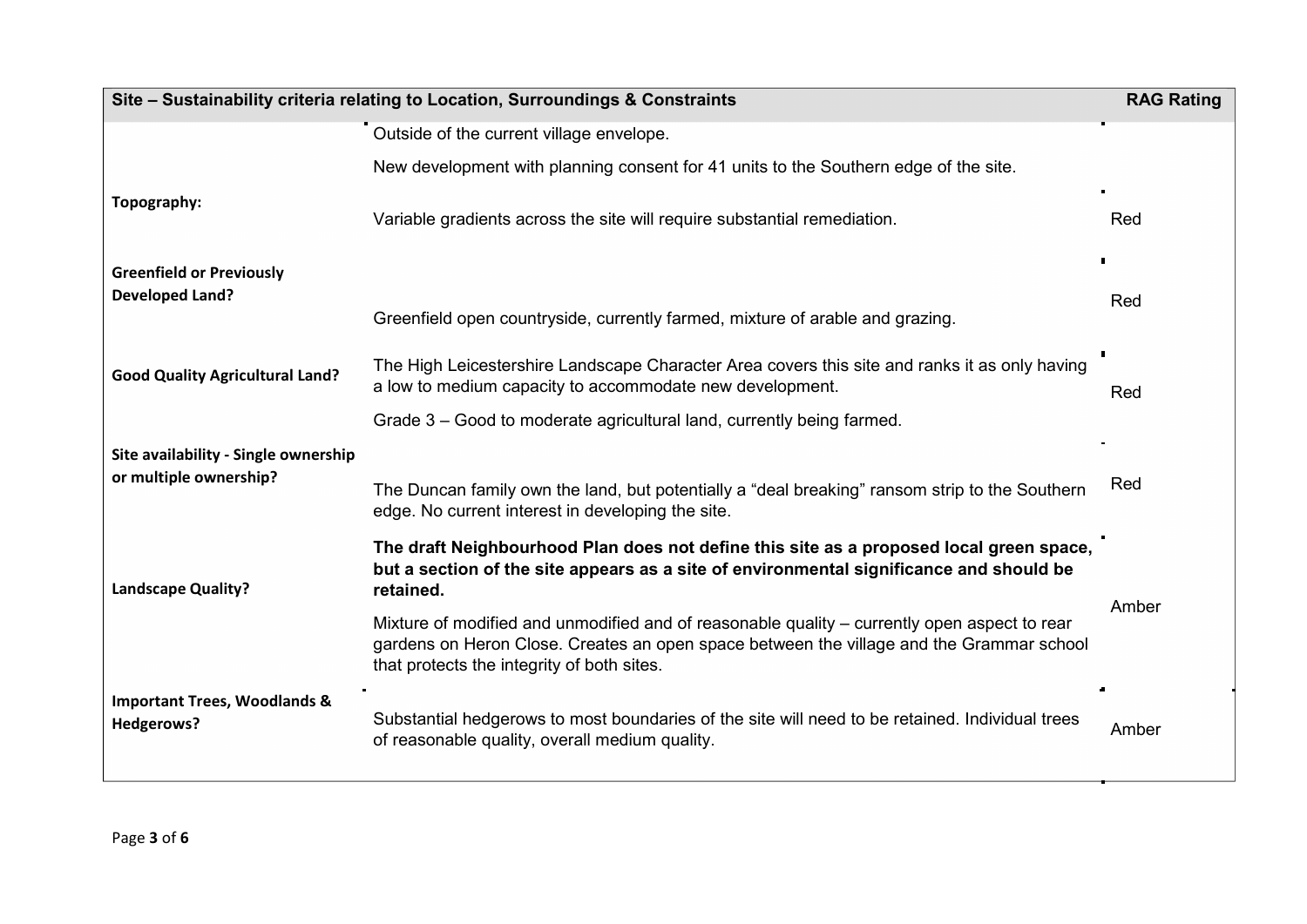| Site - Sustainability criteria relating to Location, Surroundings & Constraints |                                                                                                                                                                                                                                                                                                 | <b>RAG Rating</b> |
|---------------------------------------------------------------------------------|-------------------------------------------------------------------------------------------------------------------------------------------------------------------------------------------------------------------------------------------------------------------------------------------------|-------------------|
| Relationship with existing pattern<br>of built development?                     | An extensive overdevelopment that is not needed in the Parish, particularly as other sites will<br>be available.                                                                                                                                                                                | Red               |
|                                                                                 | An unnecessary extension in to open space that will skew the built form of the village in an<br>unacceptable way thereby reducing the character of the area.                                                                                                                                    |                   |
| <b>Local Wildlife considerations?</b>                                           | Small number of nesting birds, retained with hedgerows.                                                                                                                                                                                                                                         | Amber             |
|                                                                                 | Foxes.                                                                                                                                                                                                                                                                                          |                   |
| <b>Listed Building or important built</b><br>assets?                            | Cricks Retreat, Grade 2 listing is adjacent to the site.                                                                                                                                                                                                                                        | Amber             |
| <b>Impact on the Conservation Area</b><br>or its setting?                       | No designated conservation area currently in Great Glen.                                                                                                                                                                                                                                        | Green             |
| Safe pedestrian access to and<br>from the site?                                 | None at present and very difficult to connect to existing built form due to the design of the cul-<br>de-sacs on Bridgewater Drive and Heron Close.                                                                                                                                             | Red               |
| Safe vehicular access to and from<br>the site?                                  | None at present and will require major new highways infrastructure possibly from the new<br>development site adjacent or using the grammar school access to London Road (continuous<br>ransom strip).<br>Almost impossible to access from the cul-de-sacs on Bridgewater Drive and Heron Close. | Red               |
| Impact on existing vehicular<br>traffic?                                        | Dependent upon Highways access route, potentially two options. Additional vehicle flows from<br>this site through the new development to the A6 could provide an acceptable vehicular<br>movement flow. Routing through Heron Close would be very damaging to the "top end" of the              | Red               |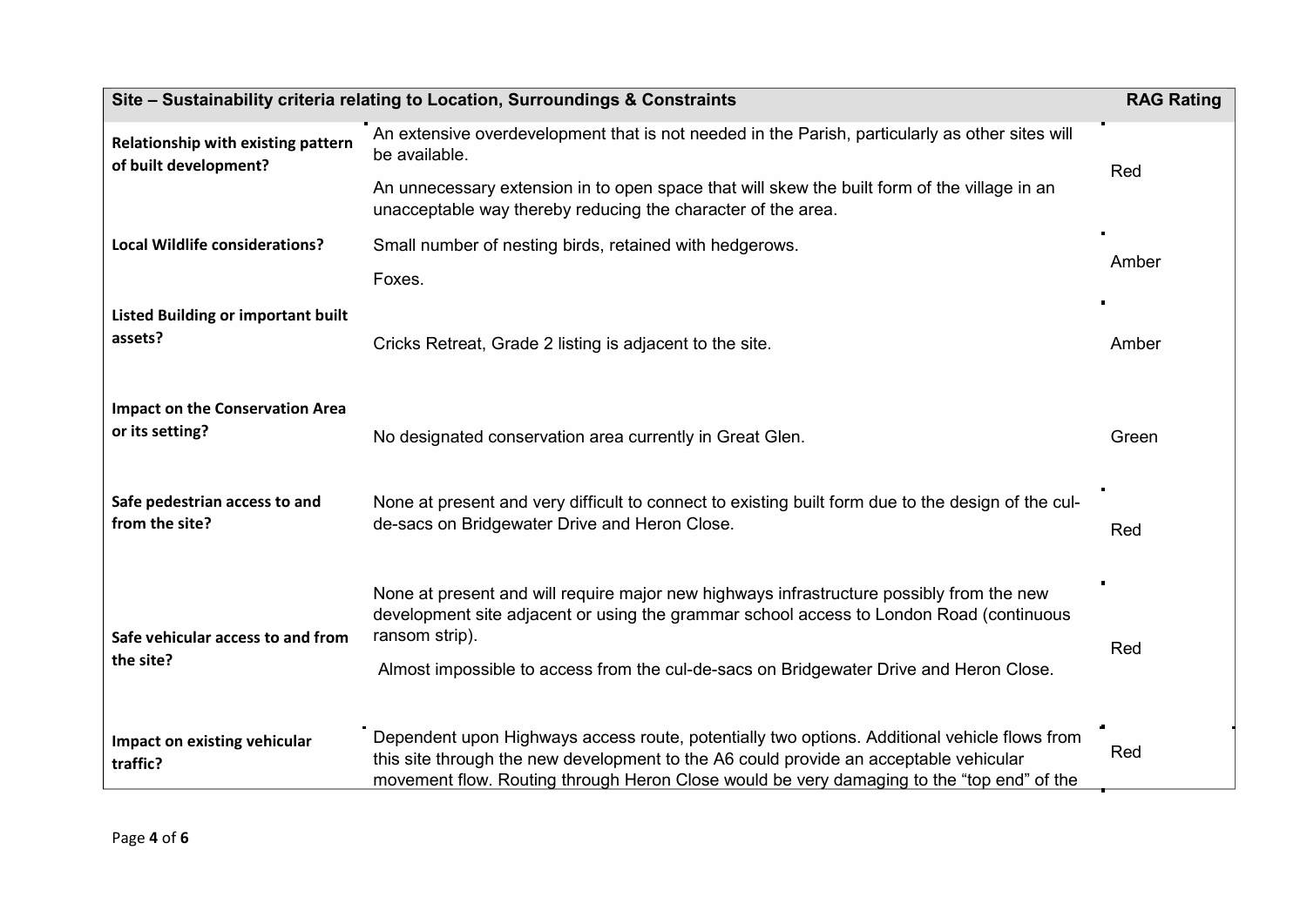| Site - Sustainability criteria relating to Location, Surroundings & Constraints                                                                |                                                                                                                                                                                                                                      | <b>RAG Rating</b> |
|------------------------------------------------------------------------------------------------------------------------------------------------|--------------------------------------------------------------------------------------------------------------------------------------------------------------------------------------------------------------------------------------|-------------------|
|                                                                                                                                                | village where there is already serious overcapacity and congestion problems, the site would be<br>extremely unpopular with local residents.                                                                                          |                   |
| Safe access to public transport?<br>Specifically a bus stop.                                                                                   | Bus stop within a lengthy walking distance on London Road - both directions (if accessible<br>through the new site - potential for a ransom strip).                                                                                  | Amber             |
| Distance to community facilities,<br>specifically village centre or shops<br>including Village Hall, post box,<br>pub, playground/sports areas | Walking distance to shops and other facilities is unacceptable from the top end of the site at<br>between 800 and 1000m, depending upon route established.                                                                           | Red               |
| <b>Current existing informal/formal</b><br>recreational opportunities on<br>site?                                                              | Used for informal dog walking.<br>Play area and formal recreation grounds adjacent to the site.                                                                                                                                      | Amber             |
| <b>Ancient monuments or</b><br>archaeological remains?                                                                                         | None identified.                                                                                                                                                                                                                     | Green             |
| Any public rights of ways/bridle<br>paths?                                                                                                     | A well- used bridleway borders the Eastern boundary of the site and this would need to be<br>accommodated in a sensitive design solution. An existing footpath links to the existing<br>residential housing and difficult to resite. | Red               |
| Gas, oil, pipelines and networks &<br>electricity transmission network?                                                                        | None identified.                                                                                                                                                                                                                     | Green             |